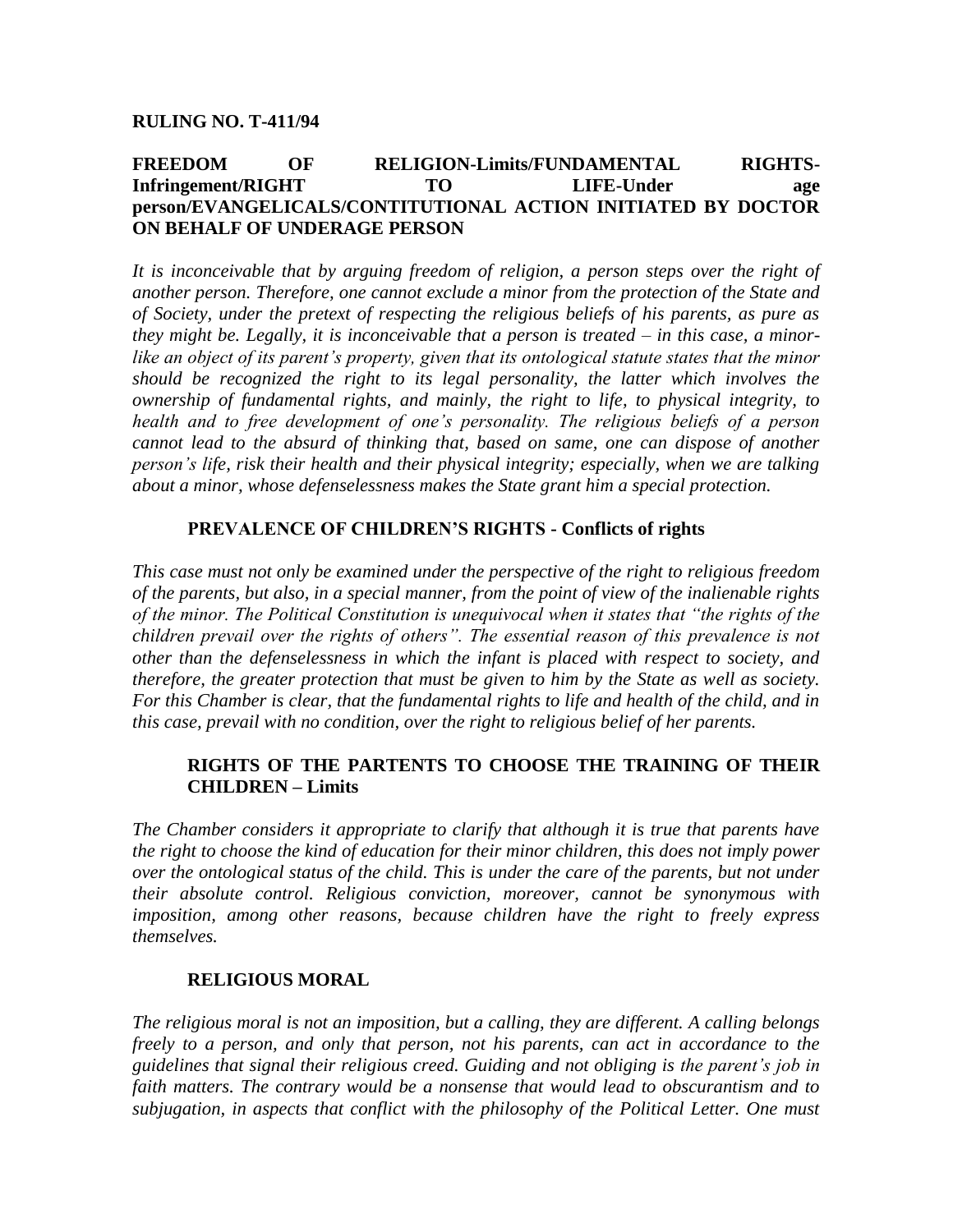*not forget that religious faith is protected under the understanding that it does not imply acts of extreme irrationality, because faith is at the service of life. Legally speaking, one cannot legitimate the sacrifice of another, given that evil, by action or omission, will never be a legally protected object.* 

## **RIGHT TO HEALTH- Inalienable**

*The right to health is inalienable and therefore there is no legal basis for the claims such as those contained in the case concerning the pressure of certain religious groups on its members not to receive indispensable reasonable minimum treatment that health and the right to life require to be inherent in human nature.*

## **Ref. File T-38362**

**Claimant: Juan Manuel Robledo**

**Origin: Caldono Mixed Municipal Judge (Cauca)**

**Presiding Judge: Dr. VLADIMIRO NARANJO MESA**

**Subject:** *right to religious freedom and children's rights.*

Bogotá, D.C., ninteenth (19) of September of nineteen nintey-four (1994).

The Ninth Appellate Chamber of the Constitutional Court, made up of magistrates Vladimiro Naranjo Mesa -President of the Chamber-, Jorge Arango Mejía and Antonio Barrera Carbonell,

## **IN THE NAME OF THE PEOPLE AND BY THE CONSTITUTION'S MANDATE**

issued the following

## **RULING**

In the process of a Constitutional Action filed under dossier number T-38362, initiated by Juan Manuel Robledo, who acted as ex officio agent of the minor Floralba Fernández Chocué, against Maria Elvira Chocué and Sebastián Fernández, parents of the minor.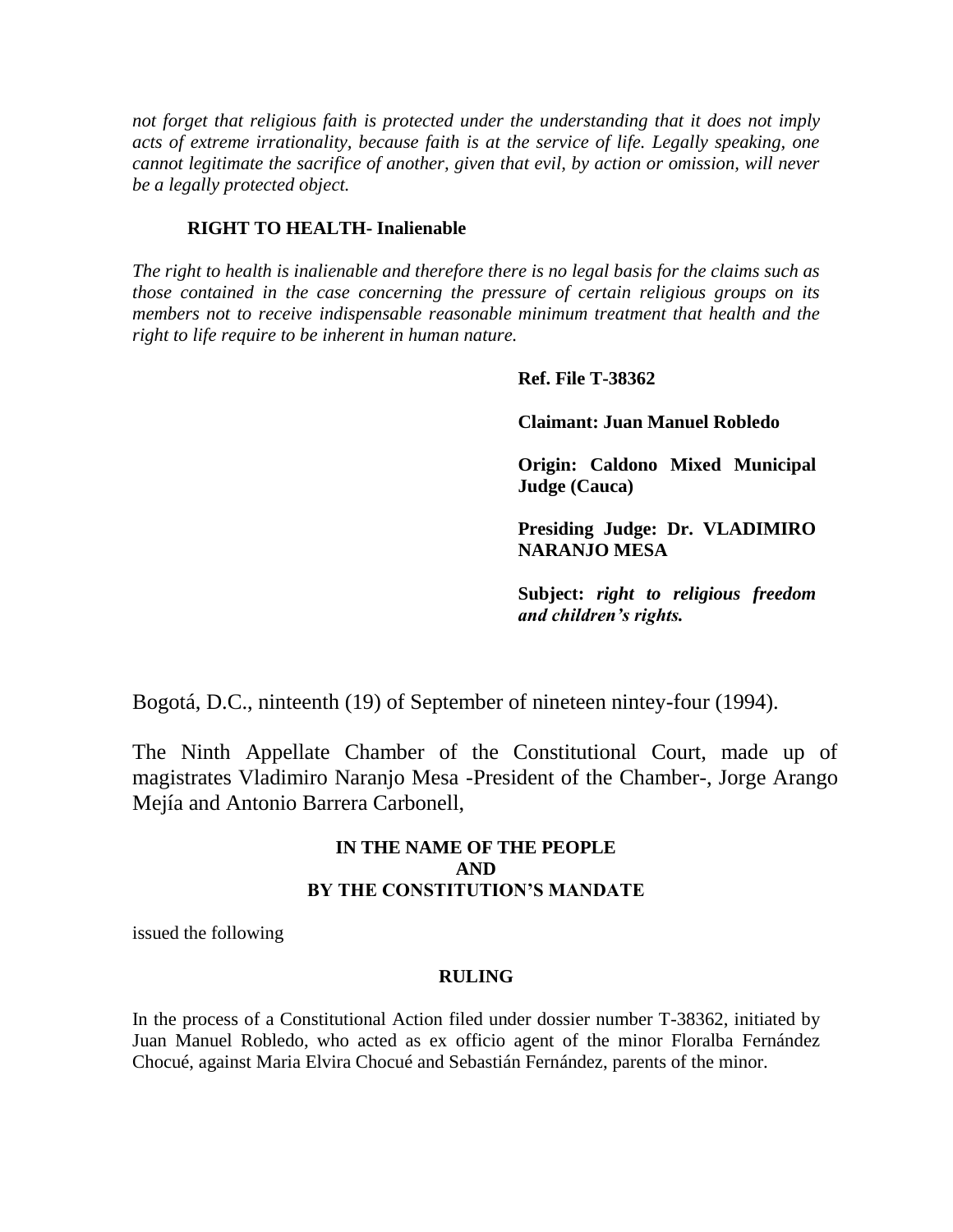## **I. PRECEDENTS**

Based on articles 86 of the Political Constitution and 33 of Decree 2591 of 1991, the Selection chamber of the Constitutional Court chose this Constitutional Action, for its revision.

As per article 34 of Decree 25291 of 1991, this Revision Chamber of the Court dictates the following revision ruling.

## *1.1 Claim*

The citizen Juan Manuel Robledo, acting as ex officio agent of the minor Floralba Fernández Chocué, filed before the Caldono Mixed Municipal Judge (Cauca), a Constitutional Action against the parents of the minor, Maria Elvira Chocué and Sebastian Fernández, with the objective of protecting the right to life of the minor, as provided in articles 11 and 44 of the Political Constitution.

## *1.2 Facts*

The citizen Juan Manuel Robledo states that he is the doctor of the community of Pueblo Nuevo (Cauca), that on April 28, 1994 Mrs. María Elvira Chocué went to his office in order for him to examine her daughter Floralba, who was 10 months old. After the corresponding medical exam, the plaintiff diagnosed the minor with lobar pneumonia, undernourishment and dehydration, and therefore advised Mrs. Chocué that her daughter had to be hospitalized immediately, given that her critical health state was putting her life at risk.

According to the ex officio agent of the minor, Mrs. Chocué, after consulting with her husband, "said that they are evangelical and that their religious cult does not allow them to take the boy (sic) to the hospital, and therefore it was impossible to transport the minor, to provide the attention she deserved."

The plaintiff highlights the fact that in that same religious sect, there was a case in which a woman was diagnosed with appendicitis and that, for the same reason, her hospitalization was not allowed and she "died as they prayed."

# **II. PROCEDURE**

## *2.1 First Instance Ruling*

By means of ruling dated April 29, 1994, the Caldono Mixed Municipal Judge (Cauca) "without formal considerations and without conducting any previous investigation, based on the faculty granted by article 18 of Decree 2591 of 1991," decided to protect the right to life and health of the minor Floralba Fernández Chocué, and consequently ordered her parents to take the minor to the Municipal Hospital of Caldono "with the objective of providing her with qualified medical attention."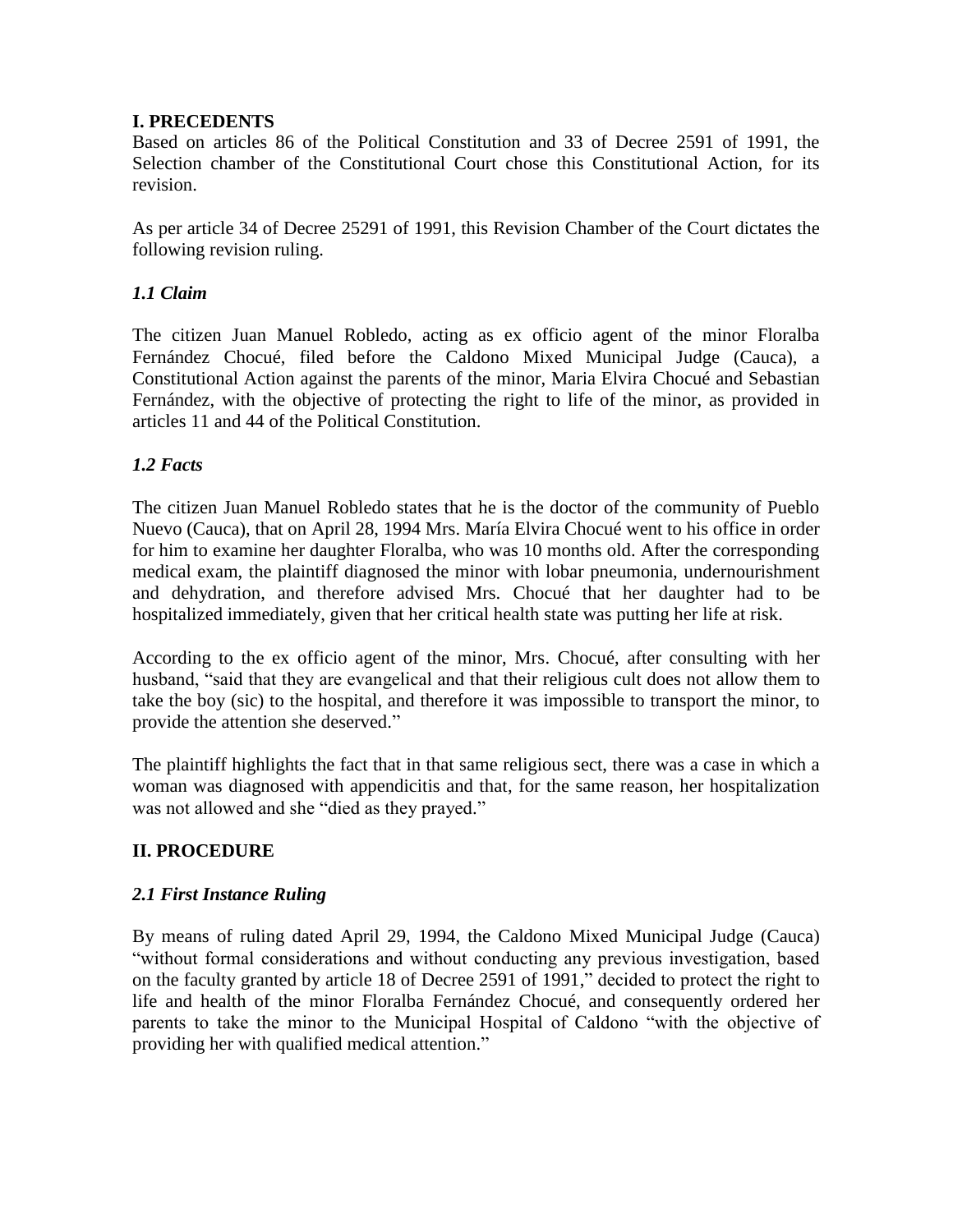Likewise, it granted the Hospital's Director the right of "performing all acts that he considers pertinent with the aim of accomplishing what is ordered in this ruling, including, requesting the help of the public forces, if necessary."

Likewise, it ordered the parents to cover all costs of the medical services, proportionate to their economic capacity, and ordered them in the future to abstain from any similar conduct that risks the life or any other of the minor's fundamental rights.

Finally, the judge ordered copies of this case to be sent to the Police Inspector of Pueblo Nuevo, so that she initiate an administrative process in order to obtain a declaration of the dangerous state in which the minor was in, in the terms of article 36 and subsequent articles, of Decree 2737 of 1989 (Minor's Code).

The abovementioned decision was not challenged.

## **IV. CONSIDERATIONS OF THE CHAMBER**

## *4.1 Competency*

According to that which is established in articles 86 and 241, number 9 of the Political Constitution, and articles 31 to 36 of Decree 2591 of 1991, this Court is competent to hear the referenced ruling.

## *4.2 The Matter*

## **1. The nature of the right to religious freedom and its reach**

The tendency of men to exteriorize their spiritual beliefs has been a characteristic of all cultures. Such beliefs are aimed at their particular conception of good and evil and towards the adoration of a superior being who provides divine rewards or punishments to those who act under its precepts, or who break them. Men seek, through their beliefs, to transcend into a spiritual life and thus, in the temporal life, to choose means that abide to the mandates of the belief to which they are affiliated. In a final instance, one can state, as signaled by Aristotle, that good moves one's will; according to the philosopher, the possession of the desired good implies the attainment of happiness, even if it is limited and sporadic. Accordingly, happiness appears as men's last purpose. As human nature is organized towards said objective, reason tends towards the election of means to reach happiness, and religious faith shows up as the rational act per excellence, given that men are the only being that believes in something superior and inclines, by essence, to transcendence.

Because of his liberty, man is a being who commits; therefore it is reasonable that the person acts believing in a higher power, and that is where the essence of religion resides in, in the complete commitment of the person to a higher power.

In the exercise of freedom therein lies a social responsibility that mandates a consideration of other people's rights, and solidarity duties, alongside the principle of the common good.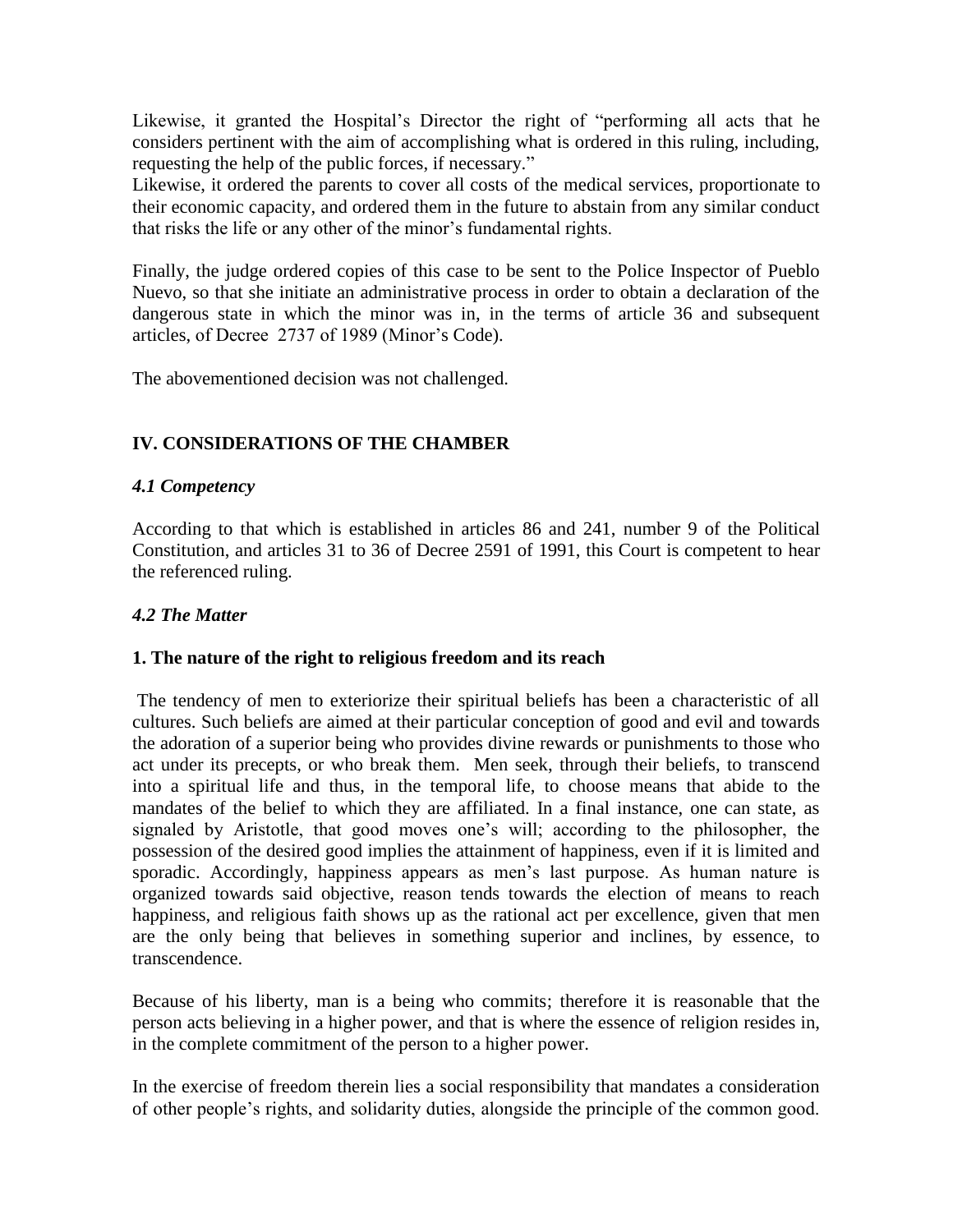As such, the right of religious freedom is a personal right, but with a clear social implication, this right is exercised under some legal provisions and, in all cases, it is limited by public order and the common good. Accordingly, the State and civil society have the right to repel any deviation that might present itself in the abuse of a misunderstood religious freedom. The exercise of that right is limited, because all judicial pretensions must coexist in harmony with the valid expressions of thought of others. The right, then, implies a correlative duty that is proportional to itself, so that there is no power against an inherent duty. If not so, it would be impossible to achieve a just social order, which comprises the harmony of judicially protected interests that fall in together, inspired in justice.

Religious freedom, in its exercise, cannot harm another person's right. What is the reason for this? The answer lies in the integral aspect of social order, thus as Kant pointed out, there is categorical imperative according to which everybody's free will coexists with one another, according to the universal law of freedom. In other words, the legal system, by imposing limits on free expression at the same time, and from another approach, securing the efficiency of human's free will. Thus, *verbi gratia*, in the framework of legal relationships, the power of an individual reaches only until another person's begins, for the sake of the principle of equality that generates the obligation of solidarity. The State, therefore, in its ordering function, has to limit freedoms, so that they can coexist with each other, creating legal harmony, meaning, a just social order that is precisely a guiding principle of the Constitution and one of its purposes (Cfr. Art. 2 C.P.)

However, Rudolf Stammler, points out some maxims of legal coexistence, named by him "maxims of mutual respect and participation", that can be summarized in three points; first the neighbor is a being of purpose; second, no one can be excluded from society; and third, no one can be treated like an object. Regarding the conception that the neighbor is a being of purpose, this maxim states that one's own rights cannot go against those rights of other parties. It is obvious that this happens because rights coexist, and are not excluded, among other reasons, because they form a legal union that is founded on order, as an expression of the harmony among people. This demonstrates that it is inconceivable that by arguing freedom of religion, a person steps on the right of another person. Therefore, one cannot exclude a minor from the protection of the State and of Society, under the pretext of respecting the religious beliefs of his parents, as pure as they might be. Legally, it is inconceivable that a person is treated – in this case, a minor- like an object of her parent's property, given that its ontological status states that the minor should be recognized as having a right to his legal personality (art. 14 C.P), the latter involving the ownership of fundamental rights, and mainly, the right to life, to physical integrity, to health and to free development of one's personality.

Freedom of religion is limited by social order and the common wealth, the first as a legal expression of social harmony, and the second as the realization of the joint conditions of social life that make possible associations between free men and to each one of them the accomplishments of their own perfection.

## **2. The Concrete Case**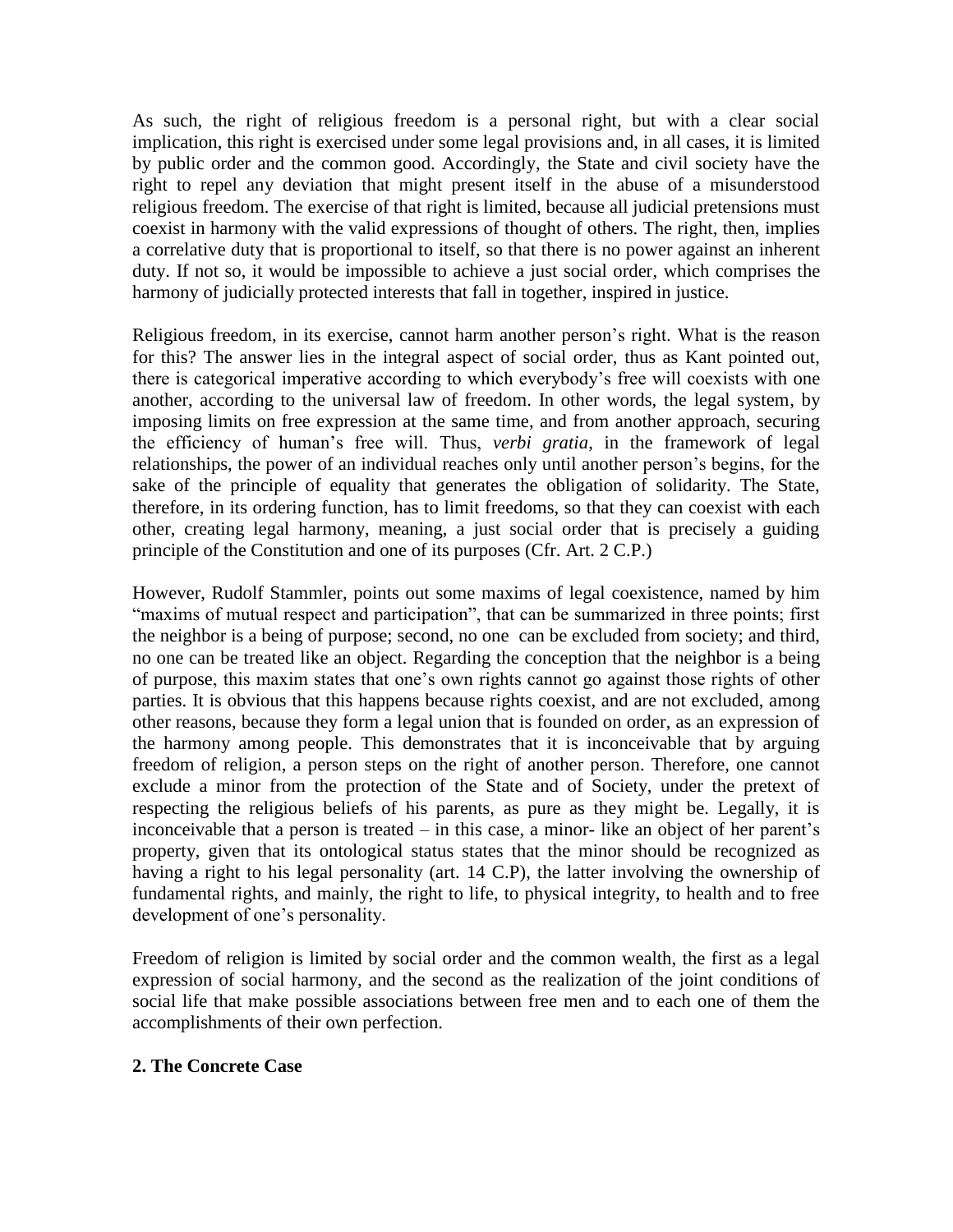In the case that is the object of appeal, the chamber finds a conflict of rights: from one side, the right to freedom of religion of the parents, and from the other side, the right to life and health of the minor. In the present case it is obvious that the right to life and health of the minor is predominant.

The religious beliefs of a person cannot lead to the absurd thinking that, based on the same, one can dispose of another person's life, risk their health and their physical integrity; especially when we are talking about a minor, whose defenselessness makes the State grant him a special protection, according to article 13 of the Constitution. The essence of religion in general, and especially Christianity, is to maintain life, physical integrity, and health of the human being; but from this, it is paradoxical that the faithful can evoke their religious beliefs, as in this case, to obstruct the opportune intervention of science towards the health of their child. There are not enough reasonable principles that can place a determined religious creed in opposition of such fundamental rights of an individual such as life and health.

This case must not only be examined under the perspective of the right to religious freedom of the parents, but also, in a special manner, from the point of view of the inalienable rights of the minor. The Political Constitution is unequivocal when it states that "the rights of children prevail over the rights of others" (art. 44 C.P). The essential reason for this prevalence is none other than the defenselessness in which the infant is placed with respect to society, and therefore, the greater protection that must be given to him by the State as well as society. For this Chamber it is clear that the fundamental rights to life and health of the child, in this case, prevail with no condition over the right to religious belief of her parents. They have no legal right to decide about fundamental rights such as life, and health, which, according to the legal system, are personal, belong to one's self, and are not the subject of another person's property. One of the bases of civilization consists in not submitting the weak, but instead promoting and defending their dignity and their preferential treatment that must be given in virtue of proportionality, the essence of distributive justice, which consists of giving to each one according to their needs. This does not mean that it breaks the principle of equality, but exactly the opposite, in the just proportion, or the proportional equivalent that mitigates the shortcomings of those who are unconditionally the subject of rights, and not objects of the election of their parents. The weakness of an infant is no denial of the right but the affirmation of his need and the worthy basis of a preferential attitude towards him.

The chamber finds it convenient to clarify that even if it is true that the parents have the right to choose the type of education of their underage children, this does not imply power over the ontological status of the infant. This is under the care of the parents, but not under their full control.

Religious formation cannot be synonymous with imposition because children have the right to express their opinions freely (Art. 44 P.L). In addition, it is not taught with dogmatism, but with the example of life. Educators from all streams, from Plato to today, jointly affirm the autonomy of free will, so that the teacher educating is a motivated by living to the highest values, but is not a determination of the conduct of the minor, because he has his right of freedom of development of personality (Art. 16 P.L).